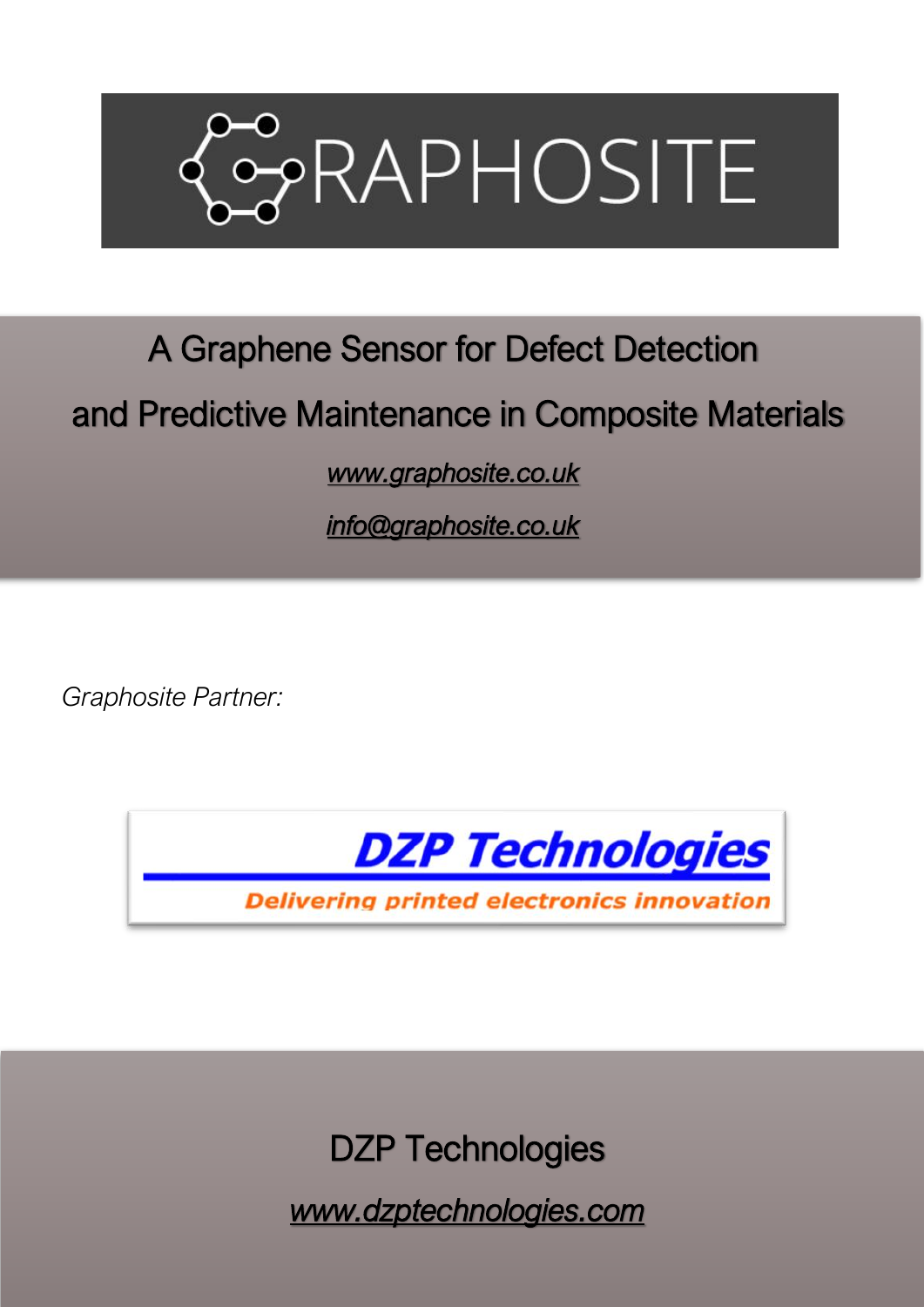### Who we are

DZP Technologies is a leading developer of specialty materials, formulations, and printing technologies for emerging industries. Founded in 2008, we have been working closely with our customers to create innovative materials for a range of markets, from consumer electronics and wearables, to 3D-printing and renewable energy.

Our scientific expertise and talented team make it possible to fast-track scientific discoveries from lab to market, taking on the toughest technical challenges and helping our customers develop innovative, sustainable products which offer a true differentiator in competitive markets.

Our business strategy is based on partnerships and building trust. Whether we work with a start-up company or a global multinational, our customers enjoy access to our leading edge scientific expertise and innovative products, with fast delivery times and while protecting and respecting their intellectual property. Our strong customer focus combined with our unique products and service offering have gained us clients globally, from the UK, France and Germany, to the US, Singapore and South Korea.

We specialise in aqueous inks and pastes which are both user- and environmentallyfriendly. This is fully aligned with industry trends to minimise the environmental impact, while reducing costs and improving performance of new technology.

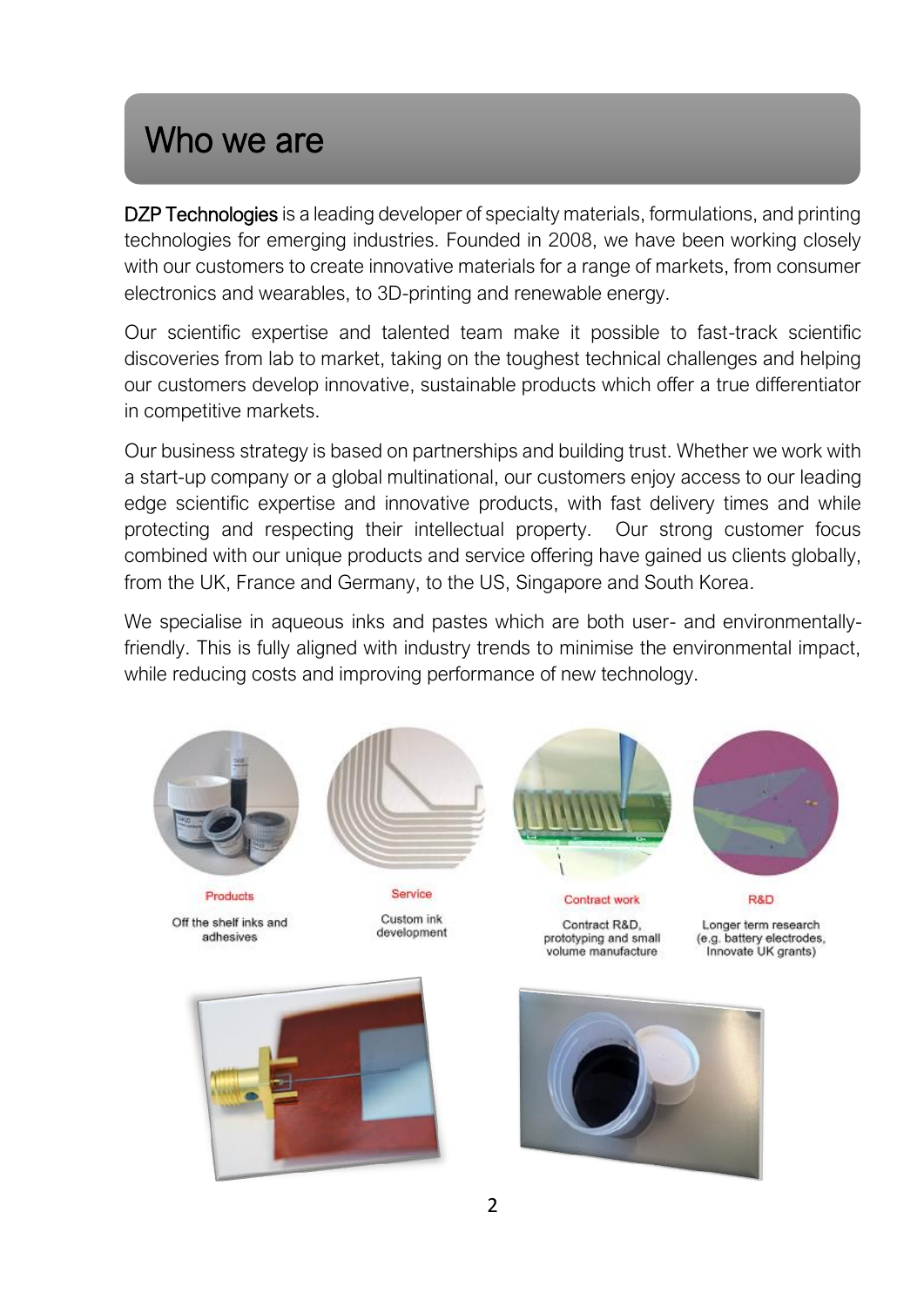# Our Product and Services

#### Silver Conductive Inks

Our products make use of the latest advances in materials science and technology to provide user-friendly, aqueous conductive inks and pastes which match the performance of the conventional solvent inks. Our silver conductive technology provides the following key benefits:

- $\triangleright$  Low temperature curing (25 120 °C) and suitable for printing on heat-sensitive polymers, composites, paper and textiles
- $\triangleright$  Wide temperature operating range (-65 220 °C) and excellent mechanical and environmental stability once cured.



#### Graphene Inks and Pastes

With a focus on commercially viable technology development, we work in the chasm that often exists between the academic research centres and companies seeking to develop graphene products that fill a market need.

Our portfolio of more than 50 bespoke graphene formulations means that we are likely to already have the best technical solution for a particular application on hand. With no tie to a specific graphene raw material, our primary focus is on the best solution for a specific product, and not the 'take-it-or-leave-it' approach often found with large commercial ink manufacturers which offer off-the-shelf products. We have experience in the following graphene technologies:

- $\triangleright$  Conductive graphene inks and thick pastes
- ➢ Aqueous graphene dispersions
- ➢ Graphene energy storage (supercapacitors and batteries)
- ➢ Graphene sensors

### Our services

- ➢ Formulation and development of bespoke inks, pastes and processes according to customer specifications
- ➢ Prototyping and small volume production of printed devices
- ➢ Technical consultancy, contract R&D and contract product development.